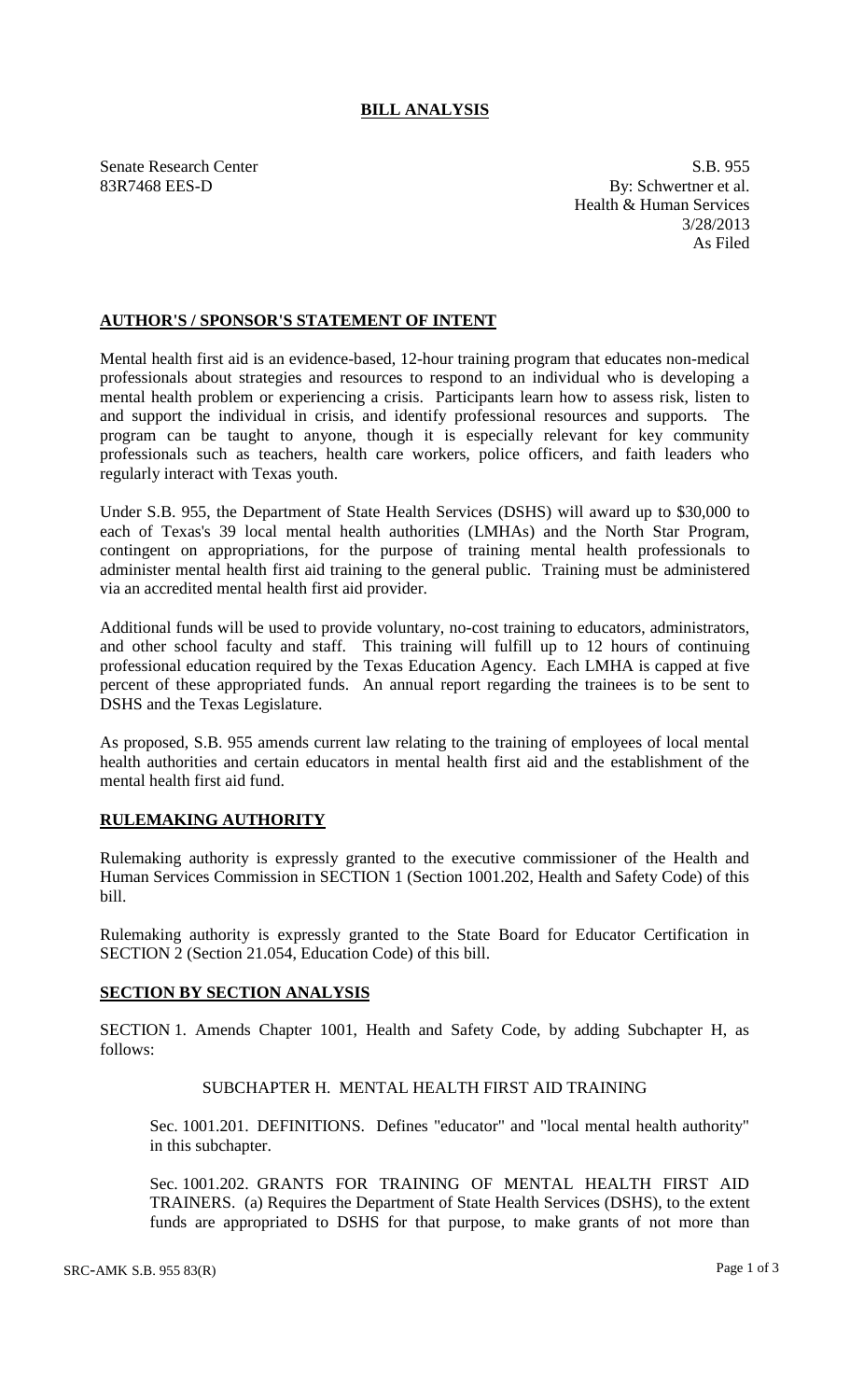\$30,000 to local mental health authorities to contract with persons approved by DSHS to train employees of the authorities as mental health first aid trainers.

(b) Requires the executive commissioner of the Health and Human Services Commission (executive commissioner) to adopt rules to establish the requirements for a person to be approved by DSHS to contract with a local mental health authority to train employees of the authority as mental health first aid trainers. Requires that the rules ensure that a person who contracts with an authority is qualified to provide training in:

(1) the potential risk factors and warning signs for various mental illnesses, including depression, anxiety, trauma, psychosis, eating disorders, substance abuse disorders, and self-injury;

(2) the prevalence of various mental illnesses in the United States and the need to reduce the stigma associated with mental illness;

(3) an action plan for use by the employees that involves the use of skills, resources, and knowledge to assess a situation and develop and implement an appropriate intervention to help an individual experiencing a mental health crisis obtain appropriate professional care; and

(4) the evidence-based professional, peer, social, and self-help resources available to help individuals with mental illness.

Sec. 1001.203. GRANTS FOR TRAINING CERTAIN EDUCATORS IN MENTAL HEALTH FIRST AID. (a) Requires DSHS, to the extent funds are appropriated to DSHS for that purpose, to make grants to local mental health authorities to provide a 12-hour mental health first aid training program at no cost to educators. Prohibits the amount of a grant made by DSHS to a local mental health authority under this section from exceeding five percent of the amount appropriated to DSHS to make those grants for the year in which the grant is made.

(b) Requires mental health first aid program provided by a local mental health authority under this section to:

(1) be conducted by an employee of the authority trained as a mental health first aid trainer;

(2) provide educators with the skills necessary to help an individual experiencing a mental health crisis until the individual is able to obtain appropriate professional care; and

(3) include instruction in a five step strategy for helping an individual experiencing a mental health crisis, including assessing risk, listening respectfully to and supporting the individual, and identifying professional help and other supports for the individual; an introduction to the risk factors and warning signs for mental illness and substance abuse problems; experiential activities to increase educators' understanding of the impact of mental illness on individuals and families; and a presentation of evidence-supported treatment and self-help strategies.

Sec. 1001.204. REPORTS. (a) Requires a local mental health authority, not later than February 1 of each year, to provide to DSHS a list of employees of the authority who were trained as mental health first aid trainers under Section 1001.202 and a list of educators who completed any mental health first aid training program offered by the authority under Section 1001.203 during the preceding calendar year.

(b) Requires DSHS, not later than March 1 of each year, to compile the lists submitted by local mental health authorities as required by Subsection (a) and